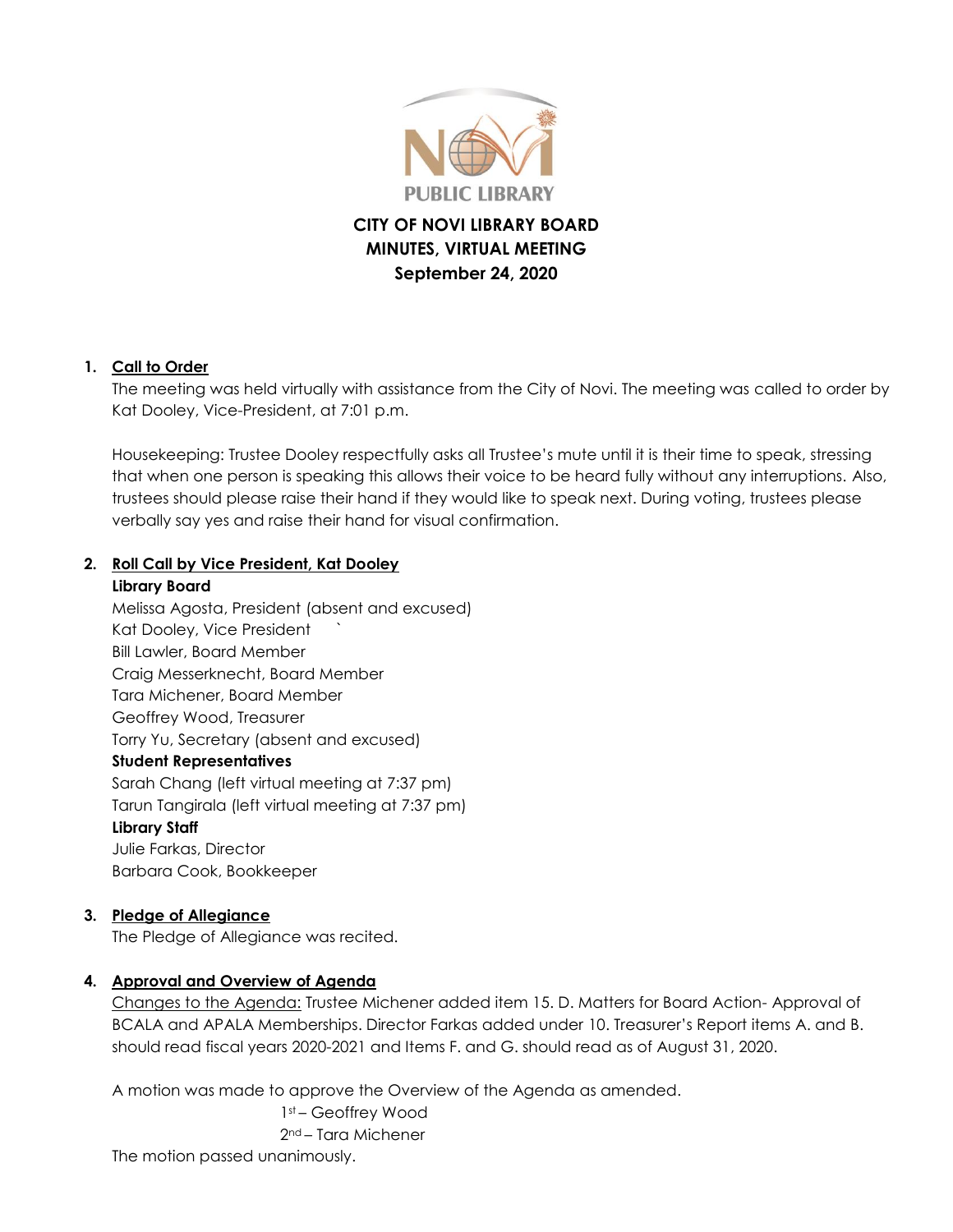### **5. Consent Agenda**

#### **A. Approval of Regular Meeting Minutes –August 27, 2020**

Trustee Dooley updated the minutes on page 7, top paragraph, 3rd sentence will read,"… the material includes research shared at the committee meetings".

A motion was made to approve the regular meeting minutes as amended.

1st – Geoffrey Wood

2nd – Tara Michener

The motion passed unanimously.

### **B. Approval of Claims and Warrants – Warrant 594 - 268 and 269 accounts**

A motion was made to approve Claims and Warrant 594 for accounts 268 and 269.

1st – Craig Messerknecht

2nd – Bill Lawler

The motion passed unanimously.

### **6. Correspondence**

- **A.** August 25, 2020: Email from Sharon Trumpy, Novi Resident, Re: Library Role in Anti-racism
- **B.** August 26, 2020: Email from Kelli Kakish, Novi Resident, Re: Library Board Meeting
- **C.** August 27, 2020: Email from Paula & Gicentroy Henry, Residents. Re: Are we being represented by the Novi Public Library?
- **D.** August 27, 2020: Email from Sharon Trumpy, Novi Resident, Re: Library Role in Anti-racism
- **E.** August 27, 2020: Email from Adam Jimenez. Re: Book Donation
- **F.** September 11, 2020: Email from Grace Faoro, NCSD Teacher, Novi Woods. Re: Library Virtual Tour
- **G.** September 16, 2020: Email from Madison Skupin, NCSD Teacher, Novi Meadows. Re: Library Virtual Tour

## **7. Presentation/Special Guest**

- **A.** Recognition of Marcia Dominick retiring after 20 years of service to NPL
	- Director Farkas thanked Marcia Dominick for her amazing 20 years of support, dedication, hard-work and confidentiality to the Novi Library. Marcia held many roles contributing to Board Meetings, Human Resource, Finance and Employee Relations.
	- Each Trustee personally thanked and congratulated Marcia.
- **B.** April Stevenson, Head of Information Services, Summer Reading 2020 Report
	- Mrs. Stevenson engaged the Trustees in a presentation about the 2020 Summer Reading program-Imagine Your Story.
	- Reading groups consist of Raising a Reader, Birth-Pre K, Kindergarten-12<sup>th</sup> and Adult. This year the youth librarians condensed the grades due to COVID and the change to virtual. Next year this will be re-evaluated and the grades could be split back up.
	- Overall, participation is down this year but there is an increase in completion (the amount of people that finished the program) in the birth-pre k category the completion rate increased from 27 percent (2019) to over 50 percent (2020).
	- This year the summer reading event encompassed 8 weeks to accommodate closures and COVID; in the past the event has been 10 weeks. However, the staff is very pleased that readers are hovering at that 50 percent completion rate.
	- This summer about 60 programs were offered with around 7,000 guests attending.
	- The Finale was held at Paradise Park. The Library is grateful for Paradise Park's overwhelming generosity and support of Novi Public Library's Summer Reading program.
	- Mrs. Stevenson was excited to announce the 2021 Summer Reading Program Theme is Tails and Tales.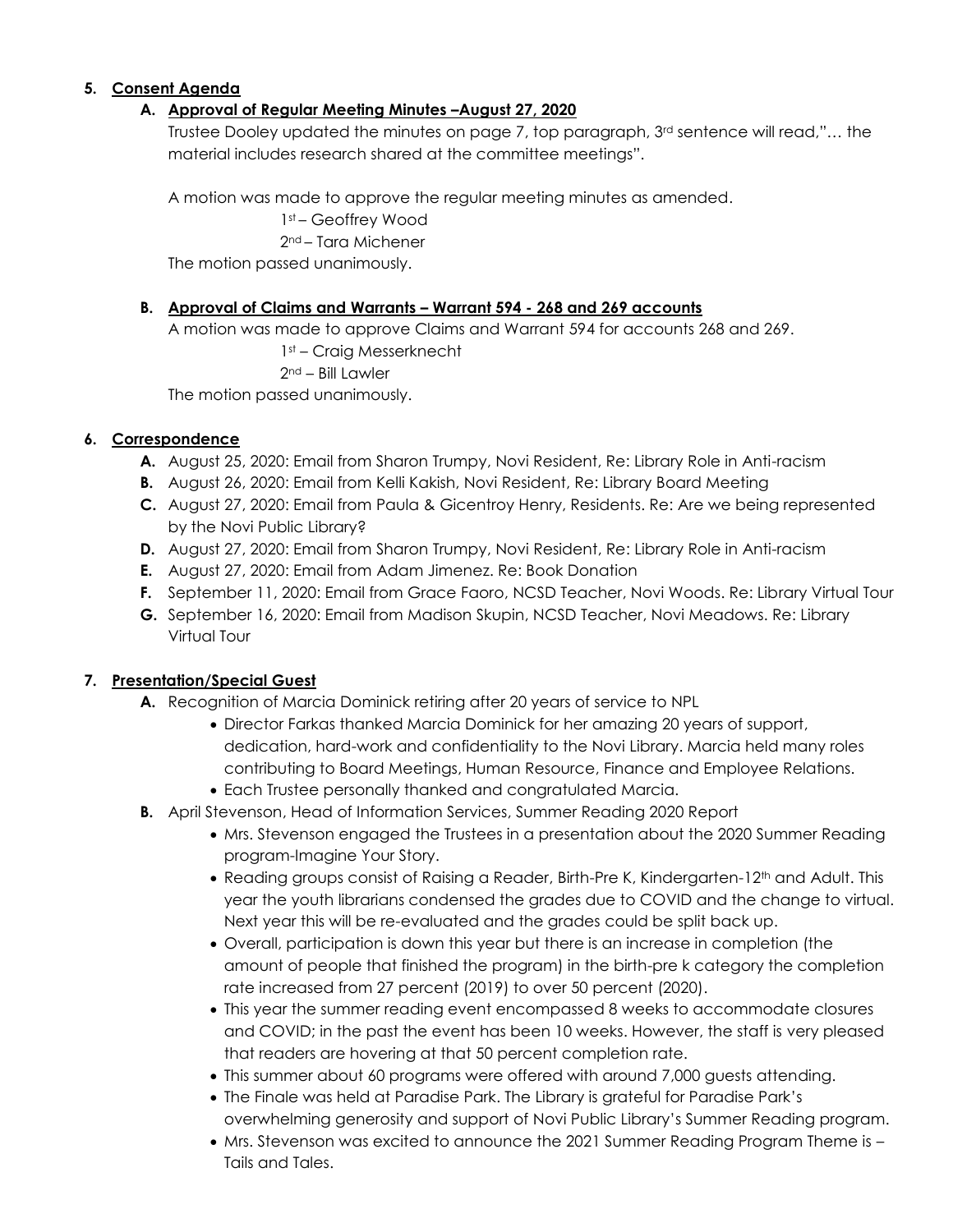#### **8. Student Representatives Report**

**A.** The Student Representatives report for August 2020 can be found on page 29 of the September 24, 2020 Board packet.

## **9. Executive Session**

- **A.** Closed session to discuss written Attorney-Client Privileged communications.
	- The attorney suggested the motion be more detailed and read- The Library Board moves to move into closed session to discuss a written attorney client privileged communication.
	- The motion was so moved.

1st – Geoffrey Wood.

2nd – Craig Messerknecht.

A roll call vote to move to closed session was taken by Vice-President, Kat Dooley. All 5 Trustees present at the meeting voted yes. The closed session began at 7:37pm and ended at 8:47pm.

### **10. President's Report (Kat Dooley, Vice President)**

- **A.** 2019-2022 Strategic Objectives (3 year plan)
	- o Strategic Objectives are on page 30
	- o Trustee Dooley will present suggested changes to the Strategic Objectives under the Strategic Planning - Committee Reports.
- **B.** 2019-2020 Goals Update (July, October, January, April)
	- o Next update will be in October.

## **11. Treasurer's Report (Geoffrey Wood)**

Trustee Wood presented the Treasurer's Report.

## **A. 2020-2021 Library Budget Fund 268**

The 2020-2021 Library Fund 268 Budget can be found on pages 33-35 of the September 24, 2020 Library Board packet.

• The 2020-2021 Library Fund 268 budget (COVID column) calls for revenue of \$3,124,300 and expenditures of \$3,221,824 consuming \$97,524 of the fund balance.

## **B. 2020-2021 Contributed Fund Budget 269**

The 2020-2021Contributed Fund 269 Budget can be found on page 36 of the September 24, 2020 Library Board packet.

 The 2020-2021 Contributed Fund 269 budget (COVID column) calls for revenue of \$46,500 and expenditures of \$51,050 consuming \$4,550 of the fund balance.

## **C. Financial Report September 2020**

The September Report summarizing August financial activity is on page 37.

## **D. Library Fund 268 Expenditure & Revenue Report (ending August 31, 2020)**

The Library Fund 268 Revenue and Expenditure Report can be found on pages 38-40 of the September 24, 2020 Library Board packet.

- Revenue ending August 31, 2020 was \$127,768.
- Expenditures ending August 31, 2020 was \$453,402.

## **E. Contributed Fund 269 Expenditure & Revenue Report (ending August 31, 2020)**

The Contributed Fund 269 Revenue and Expenditure Report can be found on page 41 of the September 24, 2020 Library Board packet.

- Revenue ending August 31, 2020 was \$278.
- Expenditures ending August 31, 2020 was \$1,351.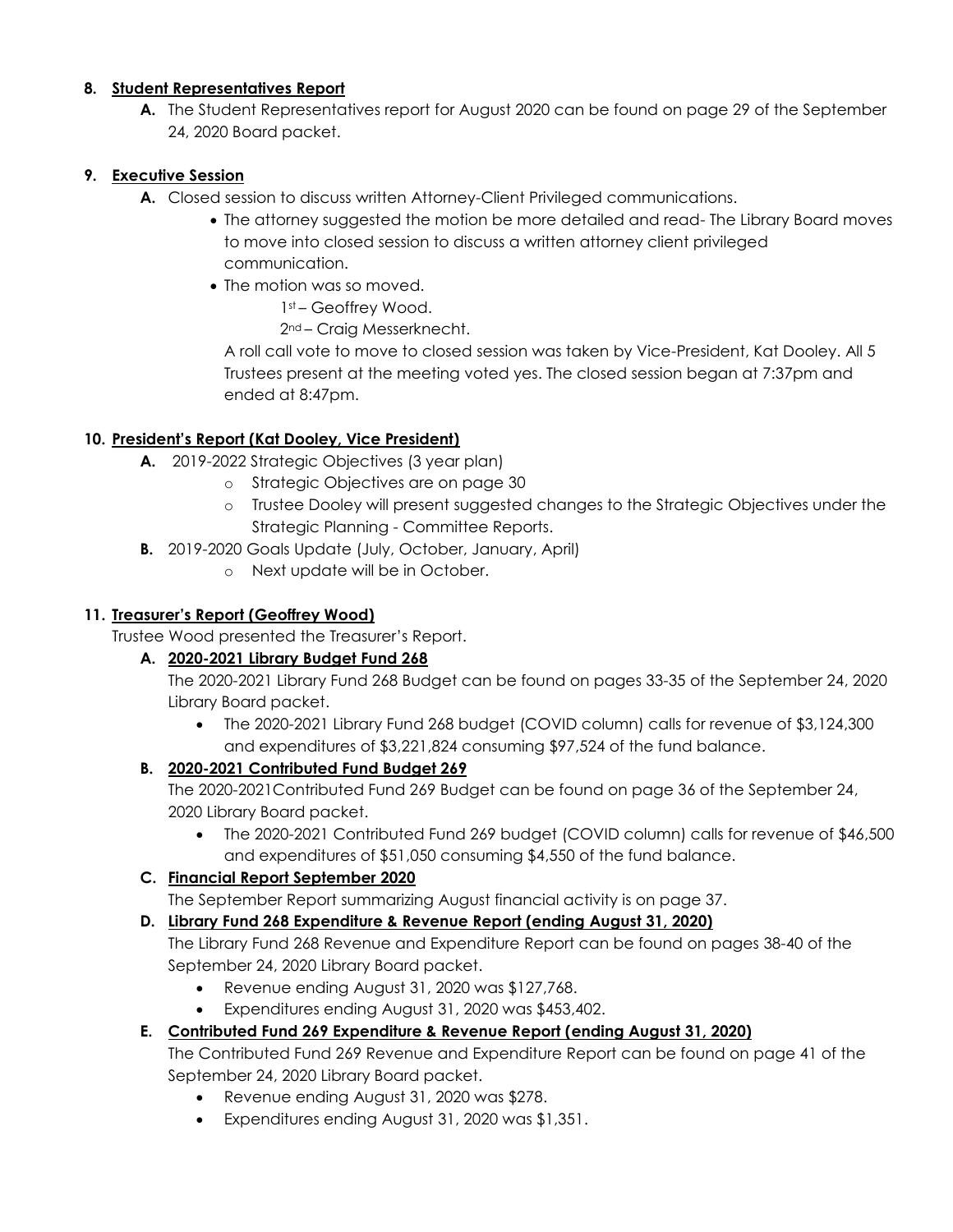## **F. Balance Sheet for Fund 268 (as of August 31, 2020)**

The Balance Sheet for Fund 268 as of August 31, 2020 can be found on page 42 of the September 24, 2020 Library Board packet.

Ending Fund Balance for Fund 268 as of August 31, 2020 was \$1,963,929.

## **G. Balance Sheet for Fund 269 (as of August 31, 2020)**

The Balance Sheet for Fund 269 as of August 31, 2020 can be found on page 43 of the September 24, 2020 Library Board packet.

- Ending Fund Balance for Fund 269 as of August 31, 2020 was \$1,705,906.
- There is a notation on the 268 and 269 balance sheets that the year (2019-2020) is not closed. The annual audit is starting with City.

### **12. Director's Report**

The Director's Report can be found on pages 44-78 of the September 24, 2020 Library Board packet. Staff members celebrating anniversaries in October are:

- o Barbara Rutkowski –IT Department Head 23 years
- o Patricia Amireskandari Support Services– 18 years
- o Kit Tang Support Services 12 years
- o Kristen Abate- Support Services 11 years
- o Linda Brewin Information Services 11 years
- o Steve Palizzi Information Services 8 years
- o Emily Miller Support Services 1year
- o Jamie Young –Support Services 1 year
- o Latonia Phillips Information Services 1 year

#### Directors Report Summary

- On page 44 at the bottom is a photo of the Kick off to Community Reads featuring Kent State: Four Dead in Ohio by Derf Backderf. This year's book is a graphic novel. The virtual author presentation will take place on November 12, 2020. This event unifies 7 libraries: Commerce Township, Lyon Township, Northville, Novi, Salem-South Lyon, Walled Lake and Wixom. Trustee Lawler is enjoying the book now and will be attending. Director Farkas hopes this genre attracts students and readers in there 20 and 30's.
- On page 45 is information about the student transition program and photos of the four students that were welcomed back. Each student works one day a week in the building.
- On page 46 is daily use of the building documenting number of visitors for COVID tracking. There is a capacity limit of about 100 at the Library. The capacity number has not been exceeded. Timers could always be reinstated if needed. The library is seeing increased student traffic this week. Director Farkas wanted to say thank you to the Novi Community for following the recommendations of the executive order and wearing masks, social distancing, and utilizing the sanitization stations in the building. There have been no instances of COVID at the library. The high school closed 2 days and Director Farkas was in contact with Superintendent Matthews and her management team; monitoring the situation.
- On page 47 is the Program Stat Tracking report and an explanation of requirements to track programs for State Aid.
- On page 48 are answers to the follow up questions regarding the Library Van replacement schedule.
- On pages 49-51 is a comprehensive list of programs provided to Library guests since 2016 which represent and support diversity, equity and inclusion. The list was completed by Gail Anderson, Programming Coordinator.
- On pages 52-67 is the Equity Committee Summary and Research packet as prepared by Trustee Michener.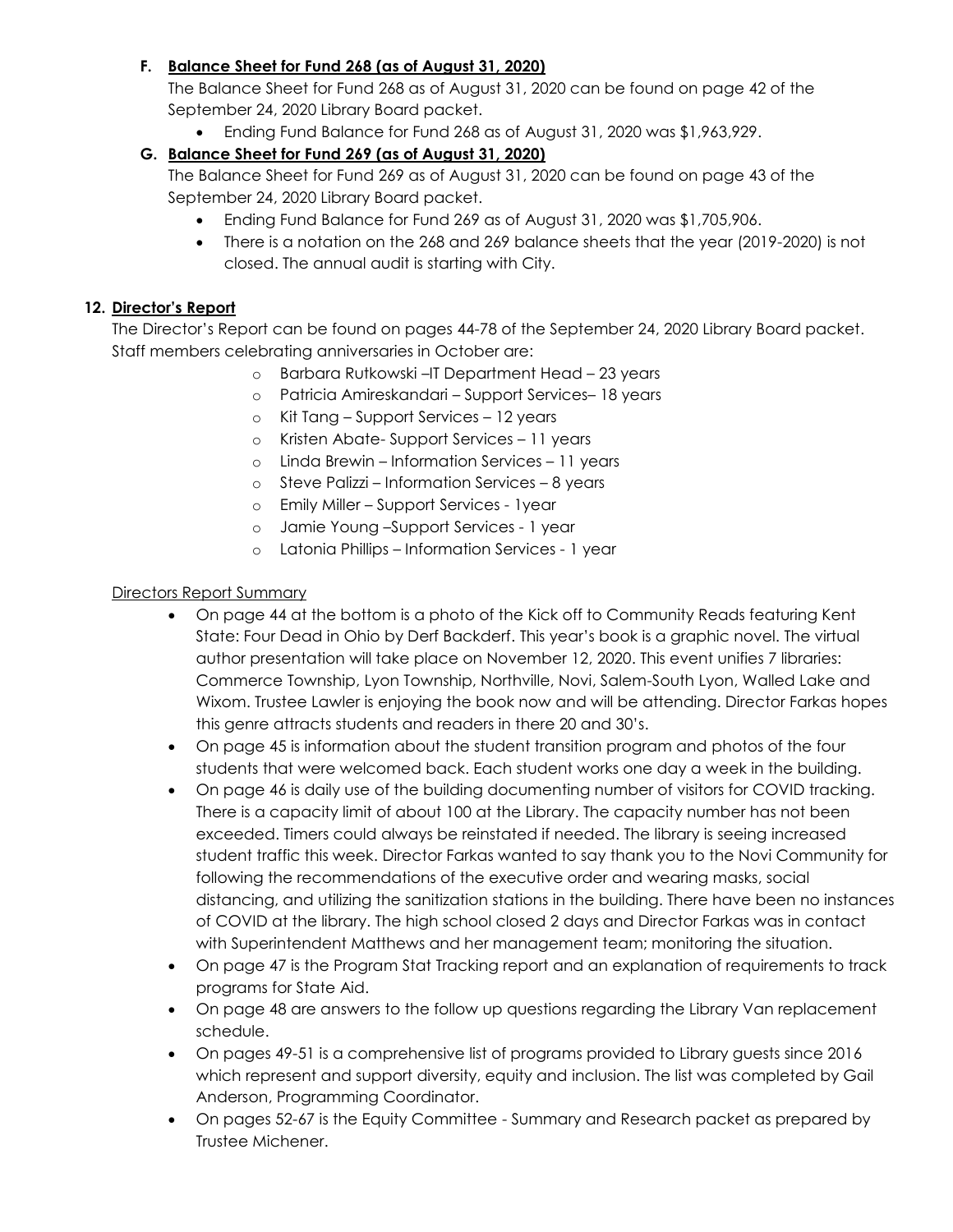- On page 68 is a flyer, created by Dana Brataniec- Novi Library Communications Coordinator that was distributed by the Novi School District. The School District is using a new platform for their notices and information; this application is called Peachjar. Once a month the Library has the opportunity to provide Library information through the school district. Thank you to George Sipple, Marketing and PR Specialist at Novi Schools.
- On page 69 is an example of Lakeshore Lending Library promotion materials.
- On page 70 is information about the 11<sup>th</sup> Annual Community Reads neighborhood library event featuring Derf Backderf's Kent State: Four Dead in Ohio book.
- On pages 71-73 documents an informational video link from Director Farkas with information about Library card sign up month, banned books week, Community Reads, building usage and donation information.
- On pages 74-78 is the September eNewsletter.

### **A. Information Technology Report**

The Information Technology Report, provided by Barb Rutkowski, can be found on page 79 of the September 24, 2020 Library Board packet. iCube will be opening for individual appointments. Currently, reviewing sanitizing and safety protocols to open for individual appointments.

### **B. Facilities Report**

The Facilities Report, provided by Keith Perfect, can be found on the top of page 80 of the September 24, 2020 Library Board packet. Although there has not been much rain the drainage on the north end of the building has been sufficient so far. Fall clean-up, weeding and winterization of the sprinklers planning is underway.

### **C. Information Services Report**

The Information Services Report is found on pages 83-85, prepared by April Stevenson. On pages page 81and 82 is the Summer Reading report that April presented to the Board. At the top of page 85 are examples of some of the grab and go crafts.

## **D. Support Service Report**

The Support Services report is found on pages 85-86, prepared by Maryann Zurmuehlen. In August 167 new Library Cards were issued. Noting the items checked out are 45,000 and starting to increase again. We are currently averaging about 450 guests using the building, the numbers were about 1,300 per day prior to COVID.

#### **E. COVID-19 Usage Statistics**

The COVID-19 usage statistics update is included on page 86.

#### **F. Library Usage Statistics**

The Library Usage Statistics report can be found on pages 87-95.

#### **G. Bits & Pieces –N/A**

#### **H. Friends of Novi Library-Songfest Event September 2, 2020, Meeting Agenda September 9, 2020**

On page 96 is a photo collage from the September Songfest Event. This event is sponsored by the Friends with a generous \$1,000 commitment towards the talent. Director Farkas thanked the Wainwright's of Paradise Park for allowing the Library to have this program at no cost. On page 97 is the Friends of Novi Public Library September 9, 2020 Meeting Agenda.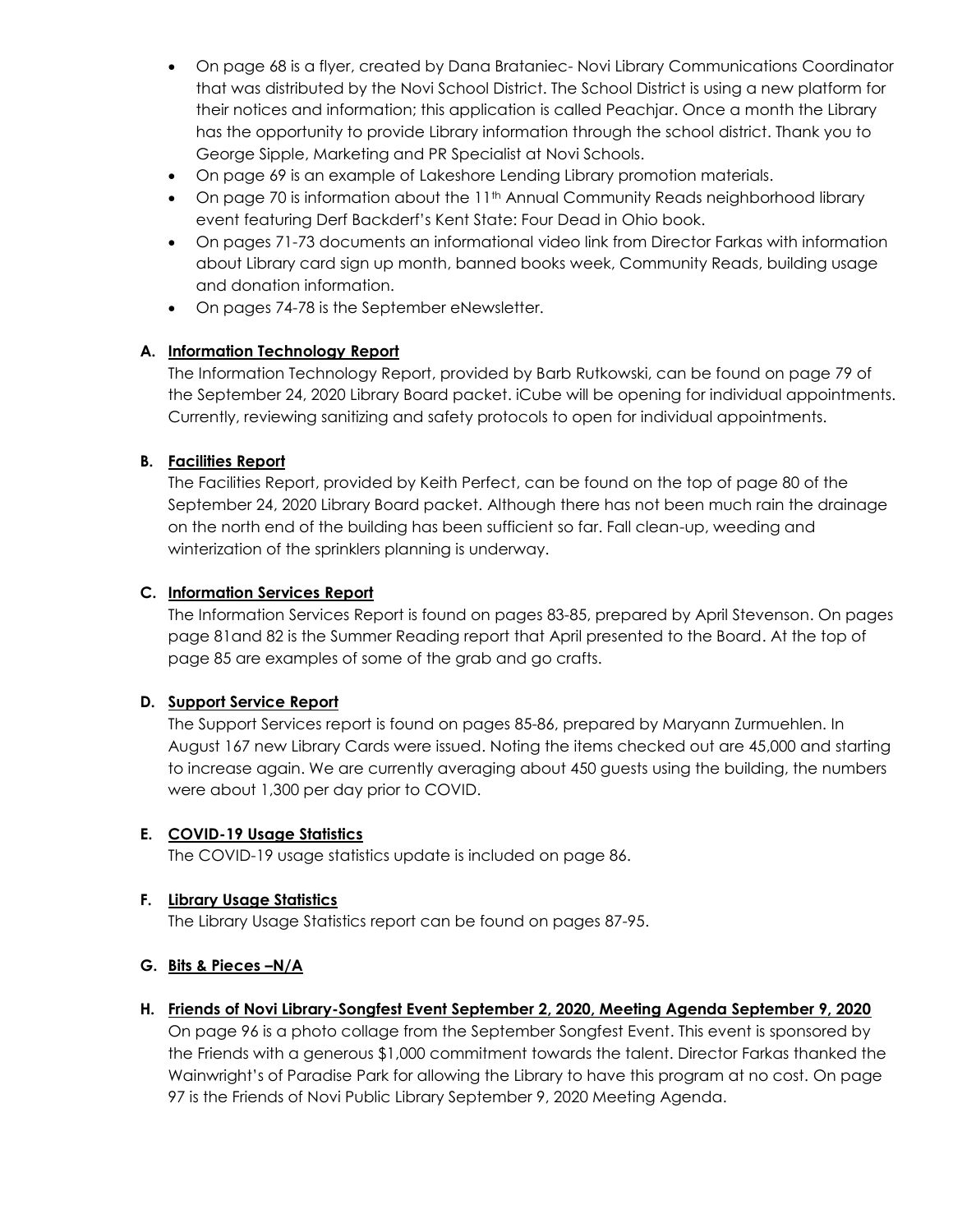## **I. City of Novi Historical Commission – Meeting Minutes August 19, 2020 and Meeting Agenda September 16, 2020**

Included on pages 98-100 are the City of Novi Historical Commission August 19, 2020 Meeting Minutes and the September 16, 2020 Meeting Agenda.

Pages 101 and 102 is the Library Board Calendar.

## **13. Committee Reports**

**A. Policy Committee: Review current public policies for the Library**

(Michener-Chair, Agosta, Staff Liaison- Julie Farkas)

- Staff Committee consists of: Julie Farkas, Barb Rutkowski, Maryann Zurmuehlen, Betty Lang, Keith Perfect, Dana Brataniec and Hillary Hentschel.
- 1st draft of building policies were sent to the attorney for review/edits as of 7/6/20.
- The Attorney needs more time to review the policies that were sent. Attorney gave October 1, 2020 as a date for receiving edits, and will be offering suggestions to current drafts as well as model policies for the staff committee to review and consider. A date of Monday, October 12, 2020 (2-4pm) has been set for the next staff review meeting.
- Trustee Michener is requesting a clause be added in an existing policy in relation to hate speech.

## **B. HR Committee**: **HR Policies, Director Review, Salary Study**

(Agosta – Chair, Wood, Dooley, Staff Liaison – HR Manager – open position)

- Committee consists of: Julie Farkas, HR Manager (open position), Lindsay Gojcaj, Kirsten Malzahn and Christopher Nadeau.
- HR Manager posting closed on September 8, 2020. 83 qualified applications were received for the position. Resumes are being reviewed and interview dates are being considered.
- We said good-by to Marcia Dominick on Thursday, September 17, 2020. Marcia was a 20 year employee of NPL. She served as Administrative Assistant and her role encompassed both HR and Finance for a number of years.
- HR Policy staff review has been suspended until a new HR Manager is hired.
	- o Update: President Agosta was absent/excused. Trustee Dooley read the committee summary to the Board.

## **C. Finance Committee**: **Financial plan based on building assessment review, Library endowment investigation**

(Wood – Chair, Messerknecht, Lawler, Staff Liaison -Julie Farkas)

- Barbara Cook, NPL Bookkeeper, has been added to the Committee. Barbara will take on the work of investigating further an Endowment/Foundation opportunity for NPL in 20/21.
- Director Farkas was asked to provide information to the Committee about the BCALA costs for membership and conference attendance. This information was provided to Committee members. Director Farkas was asked to obtain further information from City of Novi on the 7 year van ownership for the library. Information is provided in the packet.

## **D. Events/Marketing/Fundraising Committee: Outreach opportunities**

(Yu– Chair, Michener, Dooley, Staff Liaison -Julie Farkas)

- **1.** The Marketing Plan was approved at January 23, 2020 meeting.
- **2.** Library/ Community Events attended by Library Board Members in the last month:
	- September Songfest at Paradise Park Trustee Agosta (September 2, 10)
		- o Update: Trustee Yu was absent/excused. Trustee Dooley read the committee summary to the Board.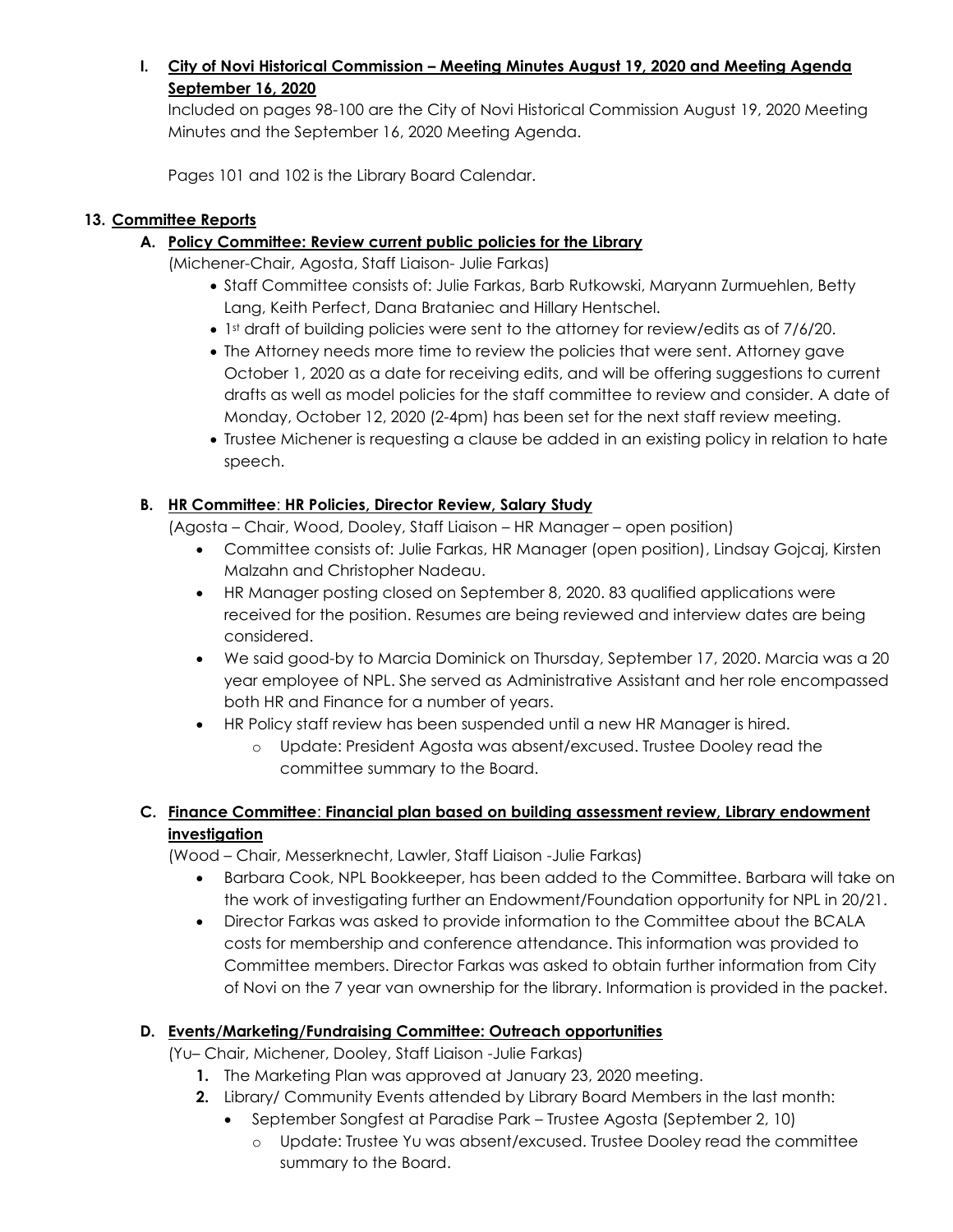#### **E. Strategic Planning Committee: Annual review of current plan**

(Dooley – Chair, Yu, Staff Liaison – Julie Farkas)

- A meeting was held on Monday, September 14, 2020. Trustee Dooley, Trustee Yu and Director Farkas were in attendance. The Committee reviewed Trustee Michener's information packet presented to the Board in July. The Committee is presenting a draft of an updated Strategic Plan that incorporates the four equity goals that were presented in the research packet for Board consideration.
	- o Update: Trustee Dooley explained that the Strategic Planning committee reviewed Trustee Michener's information packet which included the goals of the Equity and Inclusion Committee. These 4 goals were merged into the Strategic Plan, which outlines what the Library would like to accomplish. Trustee Dooley read the suggested changes as appearing on page 31. These amendments will be voted on under 15. A. Matters for Board Action.

### **F. Building/Landscape Committee: Entrance project**

(Messerknecht – Chair, Lawler, Wood, Staff Liaison – Julie Farkas)

- Lakeshore Lending Library Kiosk- Another push in the date, based on communications with City of Novi CIO Rob Petty, to the week of Monday, October 19, 2020. Utility work has been scheduled for the end of August-mid-September. Director Farkas has met with 3 local vendors for vinyl wrap quotes for the kiosk. Pricing has not been received, but not reviewed. Anticipated vinyl wrap date has been changed to Friday, October 23, 2020
- Library Van- Van wrap completed. Pursuing \$2,500 sponsorship opportunities at this time.
- Café 2 students from the Student Transition Program have started working in the Café: Rick and Matt. See information in the Director's Report.

The Café has resumed early hours at 7am (Mon-Fri) as of Tuesday, September 8<sup>th</sup> with the start of the new school year. The traffic in the morning has been very slow. Café offered a discount to students, teachers and library staff the first week of school.

- Friends of Novi Library Book Nook Due to an overwhelming response to donations, the Friends have had to schedule donation drop-offs for the 2nd and 4th Thursdays of the month (10am-7pm) as of September 10. The volume was too much to handle for weekly donation drop-offs as the Friends have a very limited volunteer pool at this time. New signage was created and communications about the change has gone out.
- Air Duct Cleaning RFP- Director Farkas will begin working on a RFP for an air duct cleaning of the full building. This was an approved budget item for 20/21. Keith Perfect is currently reviewing a document to add language specific to our building's needs.
- Voting Day (November 3, 2020)- The Library will be CLOSED to the general public for access to the collections, but drive-up, lockers, hold pick-up and phone assistance by staff will be available. Café will be open, only the Large Meeting Room will be accessible for the voting precinct.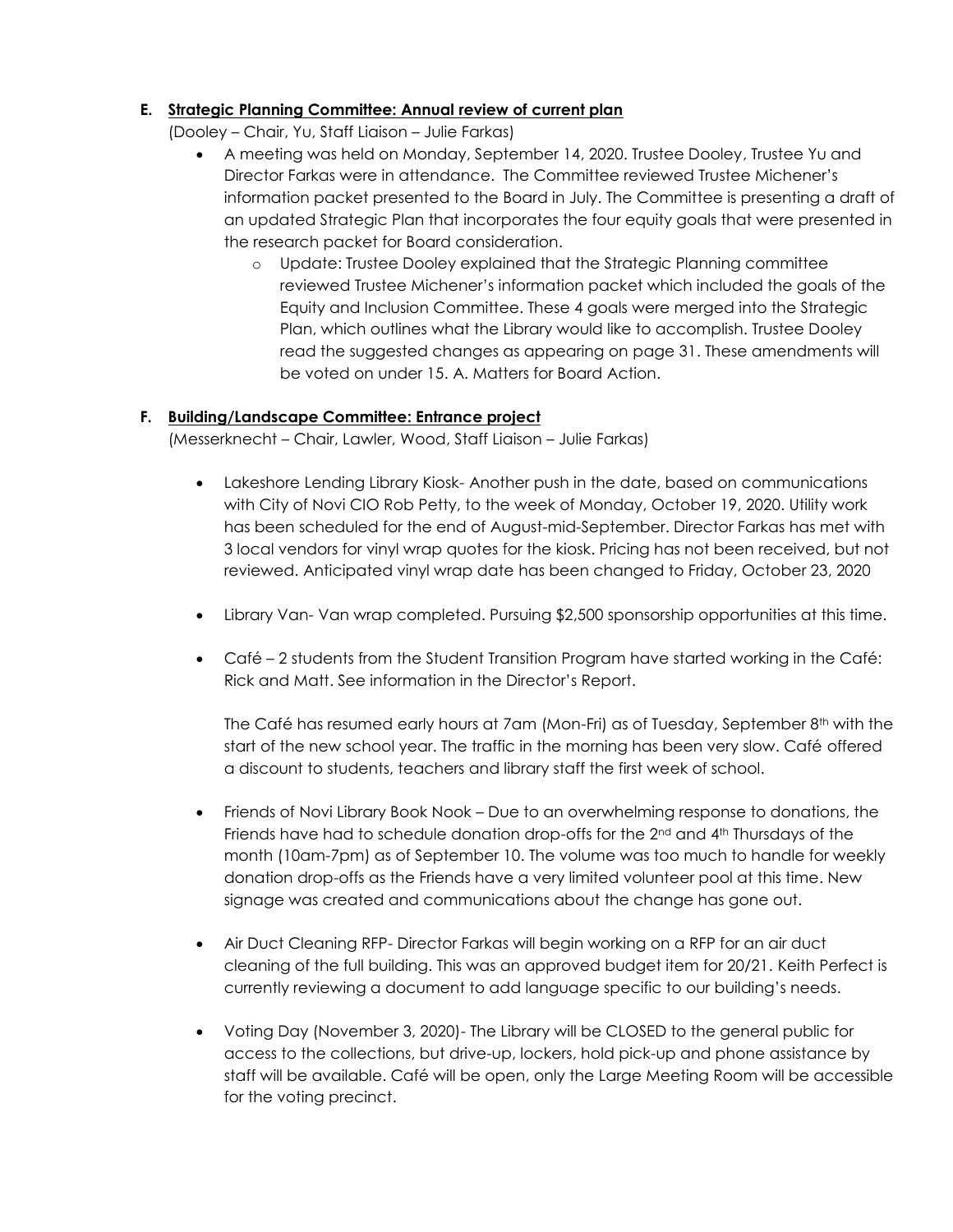### **G. Bylaw Committee: Review Library Board Bylaws**

(Lawler – Chair, Agosta, Staff Liaison – Julie Farkas)

- o Bylaw revisions were approved at the March 28, 2019 meeting.
- o Committee has a meeting date set for Monday, October 5, 2020 at 5pm to discuss bylaw updates.

## **H. Equity and Inclusion Committee**

(Michener – Chair, Dooley, Wood, Staff Liaison – Julie Farkas)

- Committee met on Wednesday, September 2, 2020.
	- o Focus was BCALA opportunity as well as a Community listening session.
- Committee members requested a comprehensive list of programming offered by NPL over the past years that related to DEI efforts. See Gail Anderson's report enclosed.
	- o This list is included in the packet. Trustee Michener stated this shows involvement but still room to grow.
- Director Farkas was asked to retrieve data from the Novi Schools regarding the diversity make up of students attending NCSD and test score percentages by diverse populations to look at educations gaps and how NPL could assist with learning opportunities.
	- o Trustee Michener mentioned that Trustee Dooley requested this information from the schools.
- Trustee Dooley is recommending to acknowledge current Ad Hoc Diversity, Equity and Inclusion committee to become a standing committee going forward.
	- o The DEI Committee is not in the original library by-laws and is therefore an Ad Hoc Committee, established for a specific purpose and this committee could be dissolved. To make this committee a standing committee a vote will be taken under Matters for Board Action item 15.C.
- Trustee Michener was asked to look further into BCALA affiliations for NPL and Spectrum Scholarship; information regarding the BCALA annual conference was provided to the committee regarding timeline and costs.
	- o BCALA and APALA memberships will be voted on under Matters for Board Action 15. D.
- Trustee Michener mentioned the idea of a Community Listening Session. The Committee is working on details for a possible October date.
- $\bullet$  Next Committee meeting is scheduled for Tuesday, September 22<sup>nd</sup> which will include Programming Coordinator, Gail Anderson.
	- o Trustee Michener, Trustee Dooley, Director Farkas, April Stevenson and Gail Anderson were in attendance for the September 22<sup>nd</sup> meeting. A community listening session and a multicultural walk through was discussed.
	- o Trustee Wood is glad there will be a community listening session and is eager to hear what the community of Novi has to say at these sessions. This feedback from the whole community is a key element and it includes Black students at the high school and all minorities at the high school. This allows the trustees to hear from the community what the gaps are.
	- $\circ$  A potential date of October 27<sup>th</sup> is established for a community listening session.

## **14. Public Comment**

Trustee Dooley acknowledged and thanked the members of the community and staff, who called in at the last meeting. Trustee Dooley commented that your opinion and caring for the Novi Public Library really shows and just like other institutions, we are meant to grow and learn. Your voice and passion helps with that.

Sharon Trumpy, Novi Resident, 23851 Harvest Drive. She first contacted Director Farkas and the library board in June of 2020 following the death of George Floyd. She shared with the Board some examples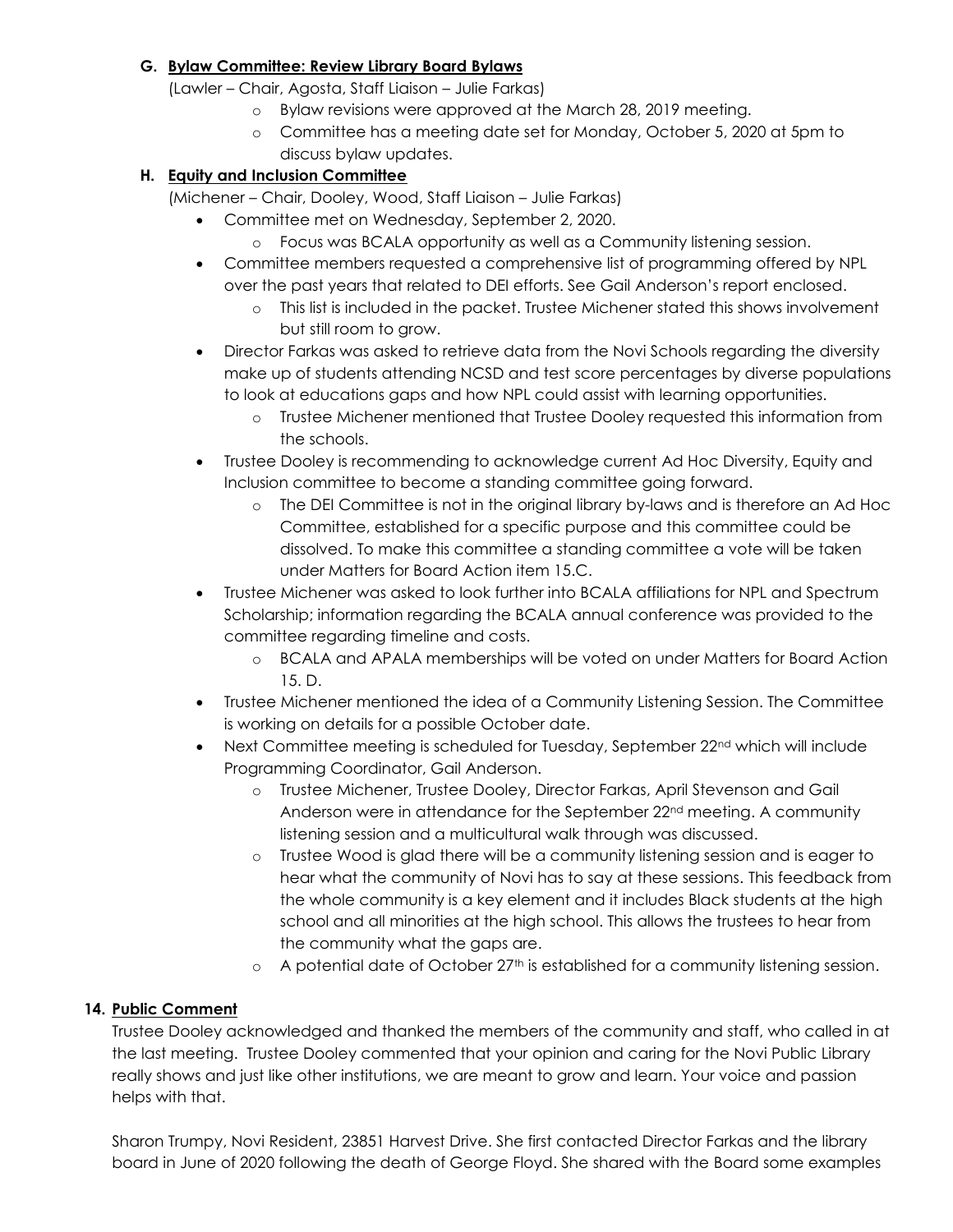of equity initiatives in other libraries and asked that the library make a commitment to address racism. She did so with full confidence that the Novi Public Library would be ready, willing and able to step up. She expected such because of previous positive interactions. She believes that public services, such as libraries have a duty to ensure that they are serving their community. That community includes Black people like her son. She was disappointed at the last Library Board meeting that a Board member said they would not second a motion for a statement on race and racism because the by-laws specify that they should serve the community; that community is Novi. To Sharon it sounds like the Board does not believe the Novi community includes the Black community. It sounded to her like the Board does not believe that equity initiatives that benefits the Black community actually benefit all of the community. It made her feel like her family is not seen and valued. Since that meeting, Sharon Trumpy has spoken with Director Farkas and she shared a list of actions that she would like to see the Library take on, aligned with the previously established strategic goals. She appreciated Director Farkas's willingness to speak with her and receive her input. Also, she appreciates Trustee Michener's report tonight and hearing about some of the opportunities the Equity Committee has identified. A few of her requests include virtual story time's highlighting issues of diversity and equity, facilitative discussion groups, expanded recruiting efforts to reach more diverse applicants, protocols to ensure staff and patrons can safely report experiences of discrimination and empowering staff and patrons to learn how to talk about race and to confront racism through practical training experiences such as bystander intervention training. She stated these fit will within the Libraries stated Strategic goals of universal literacy, inclusive cultural and fostering interactions within this diverse community. At the last Board meeting, several Board members referenced actions speaking louder than words. Sharon said the trustees have a community that is ready and waiting for action. She said the Novi community is ready to partner with Board Members to make the Library an even more amazing place for more people. She hopes that with Board will accept her invitation.

DeJuan Woods, Novi Resident, 49589 Hartwood Drive. He had the pleasure of calling in during the last Board meeting and feels that the Board is committed to diversity and equity. It pleases him particularly in this time, where a lot of the residents are not able to utilize the Library in the way that Library is meant to be used- in person. The critical conversions that the Board is having this evening and the information that the previous caller has articulated, points out areas where the Library can continue to focus on racial equity, diversity and inclusion. It is an important time to move forward as allies to the African American Community. He said Trustee Michener is a wonderful leader, taking a strong position in this space and he is proud of her efforts. Additionally, he is proud of all the Board members for focusing on this issue. He said as resident, who has a first grader attending Deerfield, he is happy that the Library is a resource and pillar of this community. He feels that many of his neighbors and Deerfield parents (he communicates with) sees the Library as one of the biggest strengths in the community. He encourages the Board to continue the great work they are doing and it's about empowering the Board to empower the community. Keep up the good work.

Lisa Goss Hopson, 49773 Hartwick Drive. She called in last month and she said she had some pretty harsh statements that she stands by completely. However, she has listened to the entire meeting and is feeling a lot more hopeful and it seems to her that people are more willing to work with Trustee Michener and the initiatives she has suggested. She wanted to let the Board know she will be listening to future meetings and she is looking forward to the Board at some point, very soon addressing the hate speech clause that the Board promised would be a part of their public statement. She thinks that the Library is the pillar of the community and that it should take a stance against any type of hate speech whatsoever. She felt hopeful when Trustee Wood suggested the inclusion of African American students from the high school and their viewpoint. As a middle school teacher, she has utilized the Novi Library professionally and as a mother of a 4th grade student at Deerfield, who loves to attend the Library. She looks forward to continuing to partner with the Library as a community member and seeing the Board bring more inclusive literature across various genre including not only the African American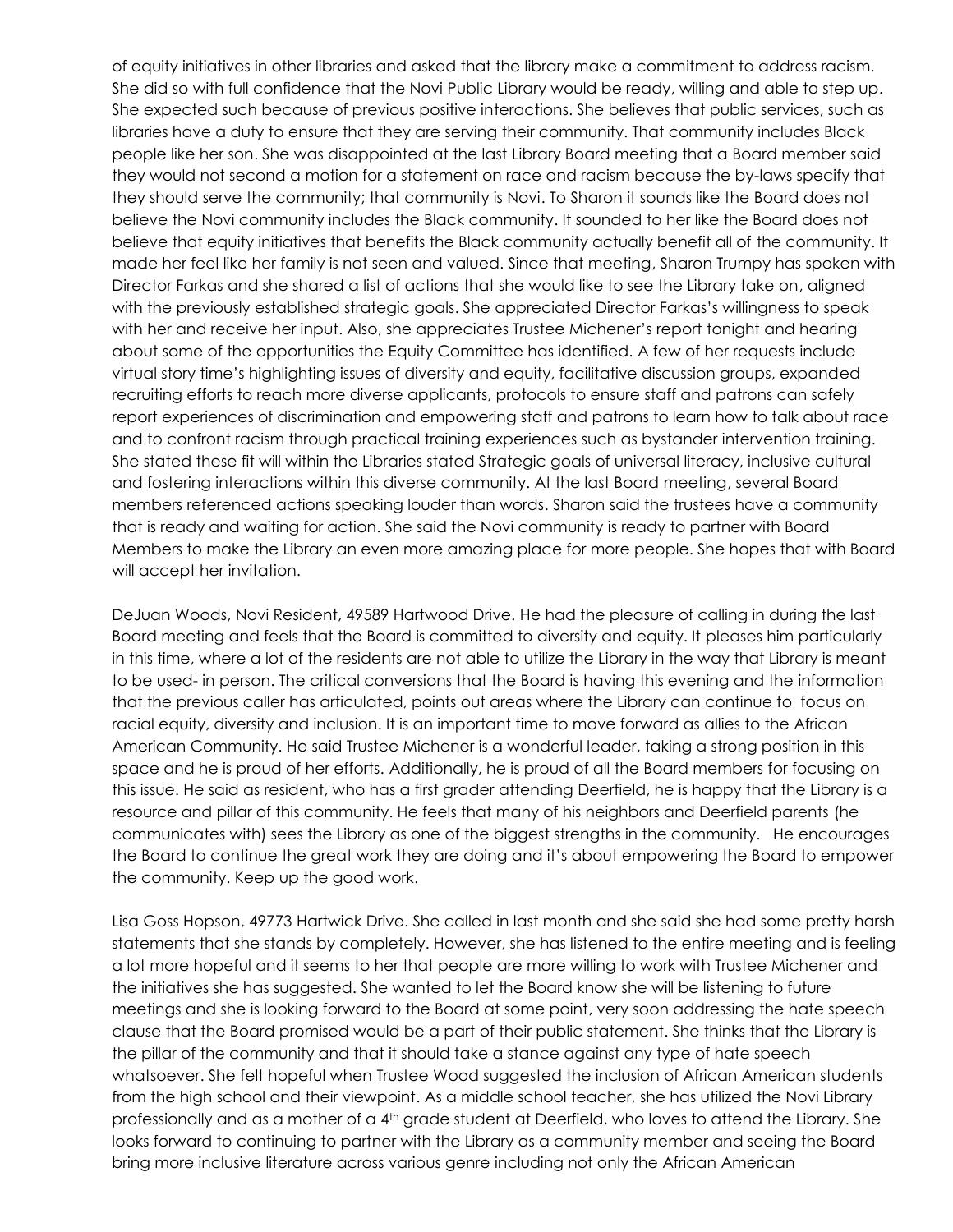demographics but all the other demographics represented in Novi as well. She thinks there should be more books about India and the Indian Culture seeing that is so predominant in Novi. She thinks the books should be on display not for any particular holidays like Dewali or not for just Black History Month, but throughout the entirety of the year. She looks forward to listening to more Board meetings and for the Board to work together with Trustee Michener and making the Equity Committee a standing committee that never goes out of function and the same thing with Diversity. She asked the Board to continue to do a good job and please continue to work together for the benefit of everyone in Novi.

Tia Marie Sanders, did not state her address, Novi Resident. She was also on the last call (at the last Board meeting) and was disheartened and disappointed at that time but as everyone else has said, hearing the meeting tonight she feels hopeful. She thanked Tara for not backing down on this issue and for representing the community. It is not always easy to put your neck on the line and she said the Black community thanks her for it. Also, she wants to say that Sharon Trumpy putting in the details that she did and she hopes that Sharon's document is shared with the Board. Tia Marie from an employee standpoint wants to see diversity in the hiring process, specifically asking for hiring of an African American Black male who she said has never worked in the Novi Library system. She would like an opportunity for a Black man to fill and see themselves in the Library space and be celebrated, respected and valued. She seconds everything that Sharon Trumpy has shared and seconds everything that Trustee Michener has shared and as an employee Tia Marie wants to make sure the weight of that urgency is understood. She said being a Black person that is in a space that is predominately not Black is not always comfortable, pleasant and things happen that she doesn't want to happen and these things are easier to get through with co-workers, managers, and Boards that support and understand her situation and want to see some change happen. She is happier with the Board meeting that is taking place tonight as a citizen and as an employee she is looking forward to some of the things will come out. She wanted to weigh in heavy that the community of the staff are also equally important. She suggested paying internal attention as well. She thanked all the callers and people weighing in and the Board and Director.

Paula Henry- President of PAASN, 23575 Stonehenge. She is happy about what she has heard this evening regarding the initiative of Trustee Michener. She was disappointed last month about the initiative not voted on and believes there should be a clause in the Novi Library policy regarding equity with African American's in the community. She is happy to hear that some changes have been made and is looking forward to seeing the results, stating actions speak louder than words. She is excited about what is being proposed and she definitely looks forward to working with the Novi Public Library and making sure that everyone's voice is heard in Novi.

#### **15. Matters for Board Action**

**A.** Approval of 2019-2022 Strategic Plan with updates (1st draft)

A motion was made to approve the 2019-2022 strategic plan with the updates highlighted in red that reflect the Equity goals that were mentioned.

> 1st – Tara Michener 2nd – Geoff Wood

The motion passed unanimously.

Trustee Wood mentioned that when the strategic goals were originally prepared a lot of discussions of diversity and inclusion took place. The points in the original document show the power of the framework of the original goals and how the team really pushed diversity and inclusion. Additionally, he is glad to see it spelled out in each of the steps in the document. He is looking forward to seeing where the Board stands at 2  $\frac{1}{2}$  years from now. Trustee Dooley mentioned that by putting these initiatives in cohesion with the strategic plan the Board will have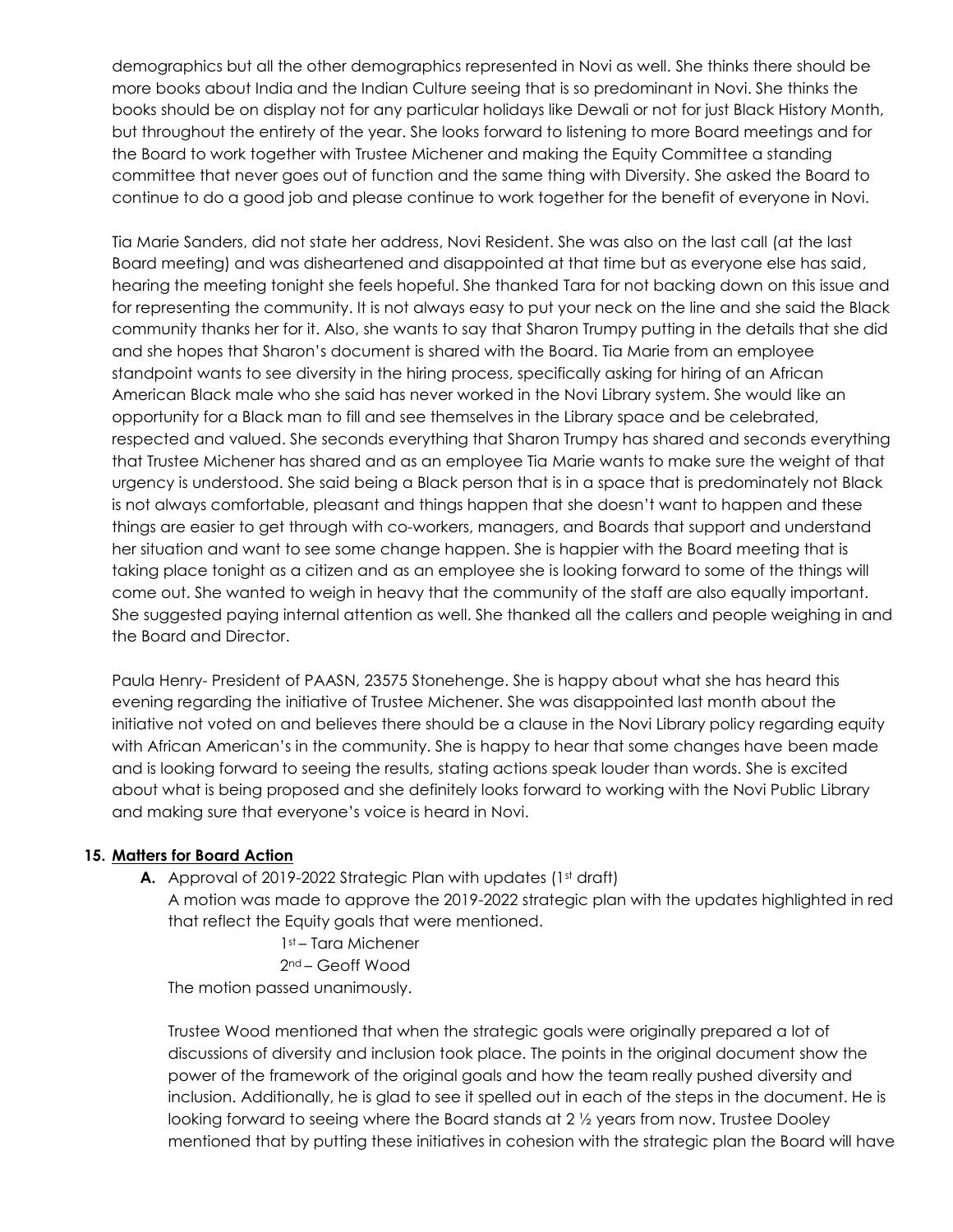accountability and measurability. Trustee Dooley appreciates the staff's work and Trustee Michener's work with the goals.

**B.** Approval of Library Van Replacement Schedule for every 7 years (2<sup>nd</sup> consideration for approval)

A motion was made to approve the Library Van Replacement plan on page 48.

1st – Craig Messerknecht

2nd – Bill Lawler

The motion passed unanimously.

**C.** Recommendation to approve current ad hoc Diversity, Equity and Inclusion committee to become a standing committee for the Library Board.

A motion was made to approve the current ad hoc Diversity, Equity and Inclusion committee to become a standing committee for the Library Board.

1st – Tara Michener

2nd – Craig Messerknecht

The motion passed with 4 yes and one abstain.

Trustee Wood noted that this motion changes the by-laws and felt all 7 trustees should have an ability to vote or speak about it. He mentioned changing a by-law is similar to changing a constitutional amendment. He is not saying this is not important, but he wanted to allow all 7 trustees to have a voice and 2 trustees are absent/excused.

Trustee Lawler asked if it will be under the purview of the committee (Diversity, Equity and Inclusion committee) to address some of the specific suggestions the Board has heard today and are there other specific suggestions the committee would envision working if the committee continues? Trustee Michener answered yes anything that falls under Diversity, Equity and Inclusion would be this committee's focus.

**D.** Trustee Michener discussed the BCALA membership and said it is a division of the ALA but focusing on the Black Community and initiatives that support libraries in that community helping libraries to be more culturally competent. Also, she is asking for a motion to join the APALA, which is the Asian Pacific American Librarians Association branch. That came out of a conversation Director Farkas had with International Librarian, Shannon O'Leary. A motion was made to approve memberships to the BCALA and the APALA.

1st – Tara Michener 2nd – Geoff Wood The motion passed unanimously.

Trustee Wood commented that during his research on these memberships he noticed that they have affiliations in certain states but they do not have an affiliation in Michigan. He asked if this precludes the Board from being able to join. Director Farkas said from the ALA perspective the library will have no problem joining, however she will continue to look for offerings at a State level. Trustee Lawler asked if we are members of other similar organizations. Director Farkas said yes we are members of other library specific organizations that support library services and collections. These follow under the National ALA. The library participates in other divisions such as Youth Services and Teen Services. Trustee Michener added that these (memberships) pertain to Ethnic, Race, Diversity, Equity and Inclusion issues and we have not done that piece, yet. Trustee Dooley asked about making the motion broad to include other memberships in the future in addition to BCALA and APALA; to allow ability to join other organizations. Trustee Michener said the passion is here today and may not be next month and research on additional memberships